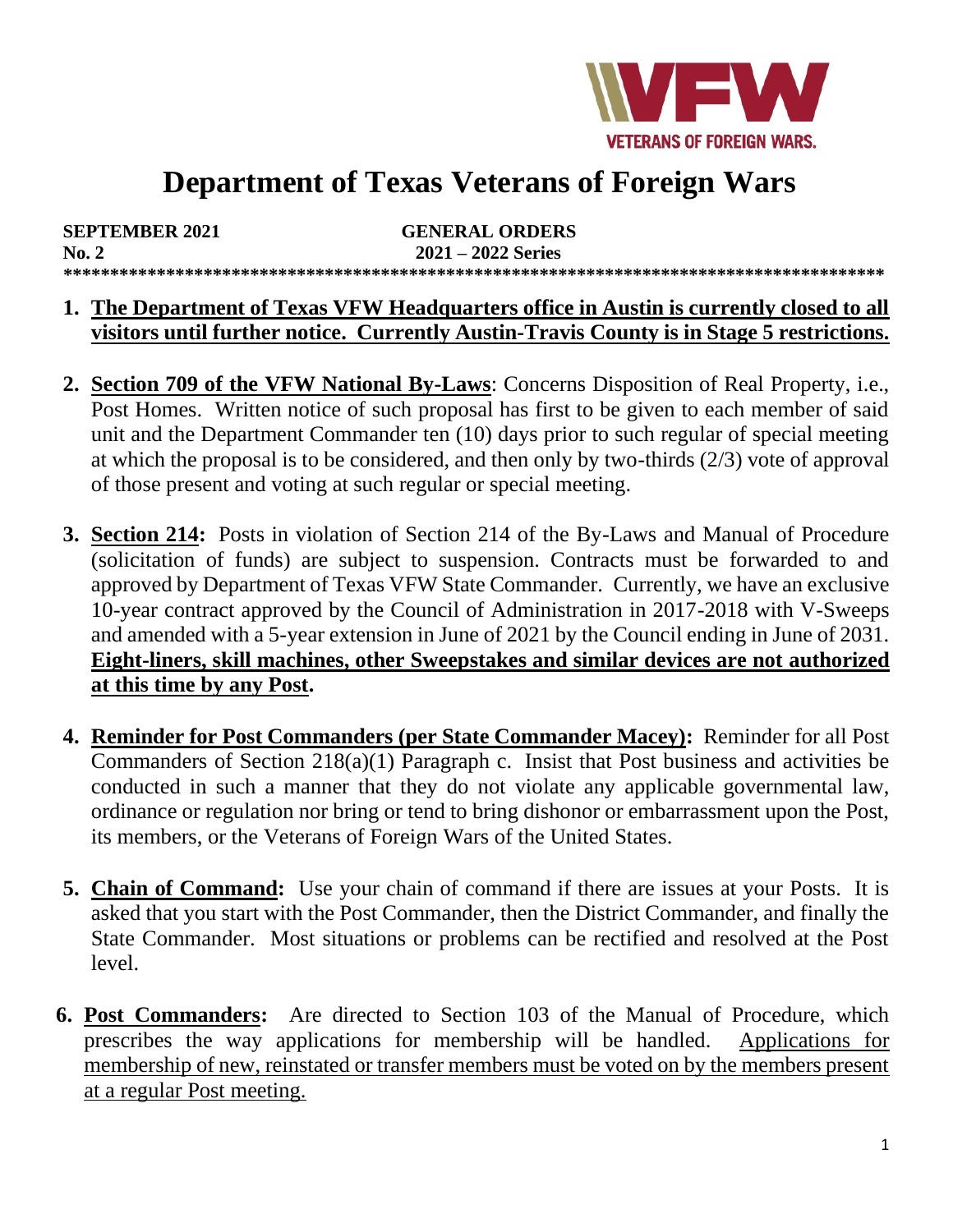- **7. Politics:** Members of the Veterans of Foreign Wars or Auxiliary within Texas shall not make any statement to the news media concerning pending VFW sponsored legislation on a State or National level, or anything relevant to VFW policies of a State or National nature without first obtaining permission from Department of Texas VFW Headquarters.
- **8. Texas VFW Foundation**: The Texas VFW Foundation is continuously ready for the influx of assistance claims for individual veterans who have lost wages or been adversely affected due to COVID-19, and for the upcoming 2021 Hurricane season. Refer veterans to the Texas VFW Foundation website for financial assistance: [https://www.texasvfw.org/foundation.](https://www.texasvfw.org/foundation)

### **9. District Meetings for September and October 2021:**

- District 18 Sept  $12<sup>th</sup>$  Post 2410-Harlingen
- District 14 Sept  $18<sup>th</sup>$  Post 9191-Temple
- District 2 Sept  $25<sup>th</sup>$  Post 2775-Orange
- District 8 Oct 2<sup>nd</sup> Post 3278-Brownwood
- District 29  $\qquad \qquad$  Oct 2<sup>nd</sup> Post 4694-Mexia
- District 6  $\qquad \qquad$  Oct 9<sup>th</sup> Post 8932-Corpus Christi
- District 19  $\qquad \qquad$  Oct 16<sup>th</sup> Post 1836-Lufkin
- District 30 Oct 16<sup>th</sup> Post 3894-Waxahachie
- District 3  $\qquad \qquad$  Oct 17<sup>th</sup> Post 6796-Dallas
- District 4 Oct 23<sup>rd</sup> Post 2427-Tomball
- District 17 Oct 23<sup>rd</sup> Post 4006-Navasota
- District 25 Oct 23<sup>rd</sup> Post 4372-Odessa
- District 13 Oct 24<sup>th</sup> Post 8552-Del Rio
- District 21 Oct 31<sup>st</sup> Post 4746-Weatherford

### **10. Candidates for Department Office 2022-2023:**

- State Commander, Lynn Toomer, Post 10429, Benbrook, D-21
- State Senior Vice Commander, Larry Sanders, Post 10241, Lytle, D-20
- State Junior Vice Commander, Anson Booker, Post 3892, Harker Heights, D-14
- State Junior Vice Commander, Andrew Camplen, Post 688, Boerne, D-13
- State Junior Vice Commander, Larry Levy, Post 5873, New Boston, D-12
- State Junior Vice Commander, Ben Lowrance, Post 1475, Amarillo, D-9
- State Junior Vice Commander, Robert Martinez, Jr., Post 2059, Kirby, D-20
- State Judge Advocate, Keith King, Post 3278, Brownwood, D-8
- State Judge Advocate, Larry Velasquez, Post 8932, Corpus Christi, D-6
- State Surgeon, Gerard P. "Jerry" Greene, Post 6796, Dallas, D-3
- State Surgeon, Randall Johnston, Post 4376, Seven Points, D-30
- State Surgeon, Cindy Unerfusser, Post 2772, Sherman, D-1
- State Chaplain, Timothy Anderson, Post 3894, Waxahachie, D-30
- State Chaplain, Michael "Foy" Day, Post 4692, Bryan, D-17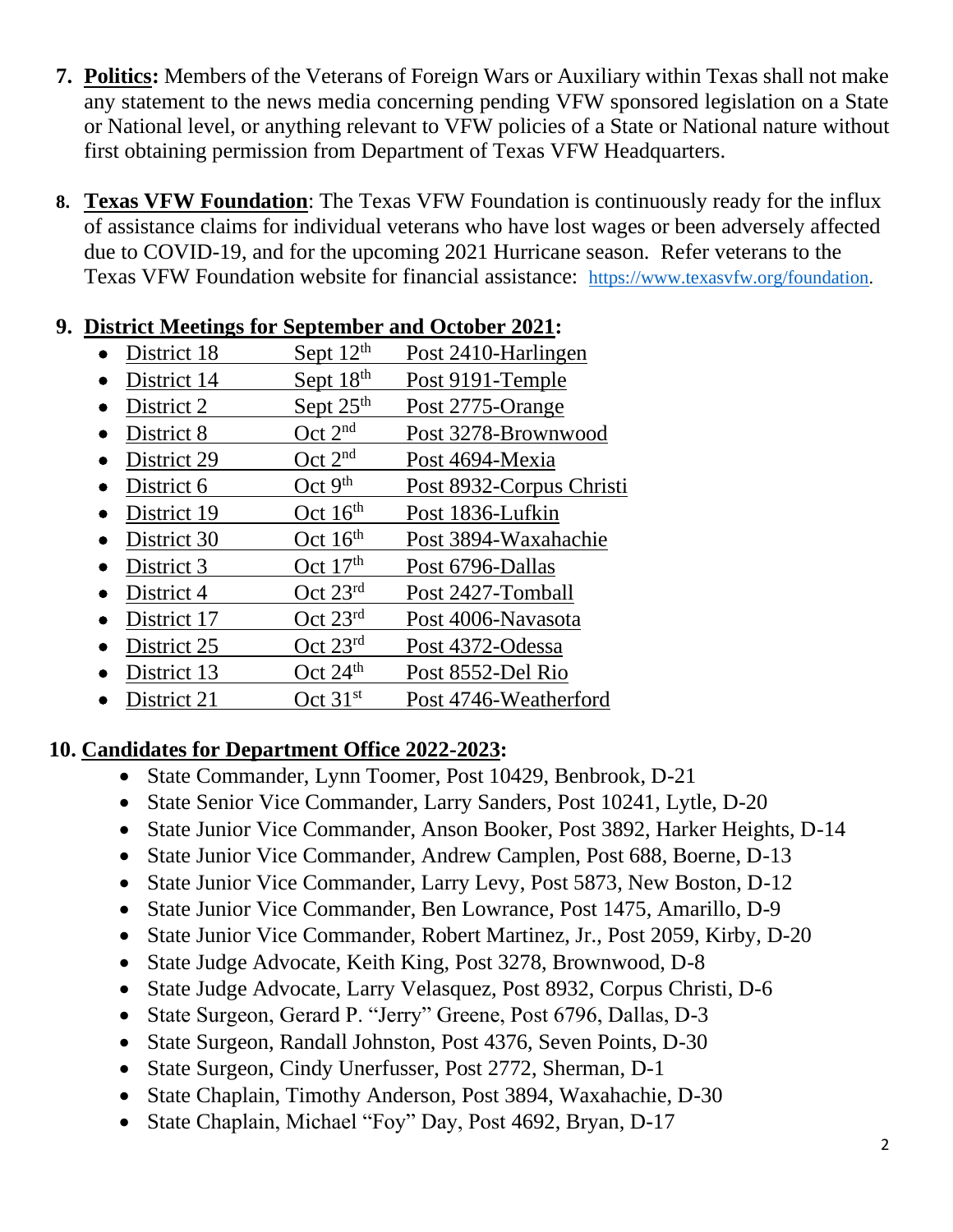- National Council Member, Inge Conley, Post 12075, Humble, D-4
- National Council Member, Keith King, Post 3278, Brownwood, D-8

## **11.Congratulations to All-American Districts for 2020-2021:**

- District 1-Commander Katie Baillio (Top Ten)
- District 5-Commander Greg Brannan (Top Ten)
- District 13-Commander Andrew Camplen (Top Ten)
- District 20-Commander Armando Gonzales (Top Ten)
- District 30-Commander William J. Fuzi (Top Ten)
- District 2-Commander Robert LaFleur
- District 3-Commander James E. Briggs
- District 6-Commander Todd T. Richardson
- District 9-Commander Steve Evans
- District 16-Commander Michael S. Caballero
- District 24-Commander Jack Mageluzzo, Jr.
- District 28-Commander Dave Walden
- District 29-Commander Chris Davis

# **12. Congratulations to All-American Posts for 2020-2021 (Top 25 only):**

- Post 688-Boerne-District 13-Commander Andrew Camplen
- Post 1406-Dallas-District 3-Commander Reggie L. Williams
- Post 1475-Amarillo-District 9-Commander Terry J. Avey
- Post 1922-Gainesville-District 1-Commander Dennis Kretzschmar
- Post 2195-Allen-District 1-Commander Peter J. Hersom
- Post 2410-Harlingen-District 18-Commander Narciso Villela III
- Post 3966-Devine-District 13-Commander Jesse Rodriguez
- Post 4694-Mexia-District 29-Commander Breck A. Lamar
- Post 4820-Port Neches-District 2-Commander Jorg Kitchen
- Post 6111-Arlington-District 21-Commander Manuel D. Leal III
- Post 6119-Three Rivers-District 6-Commander Mark L. Dobbins
- Post 6873-Abilene-District 8-Commander Ralph Rodriguez, Jr.
- Post 7426-Farmersville-District 1-Commander Brian R. Chapman
- Post 8273-Frisco-District 1-Commander Shenna R. Lawless
- Post 8541-San Antonio-District 20-Commander William E. Smith
- Post 8569-Comfort-District 13-Commander Kenneth M. Rusch
- Post 8911-Fort Worth-District 21-Commander Yolanda S. Lacey
- Post 8913-Lancaster-District 3-Commander Kenneth B. McDaniel
- Post 9167-Princeton-District 1-Commander Jason W. Ash
- Post 9170-Beeville-District 6-Commander Luis Pulido
- Post 9174-San Antonio-District 20-Commander Juan Martinez, Jr.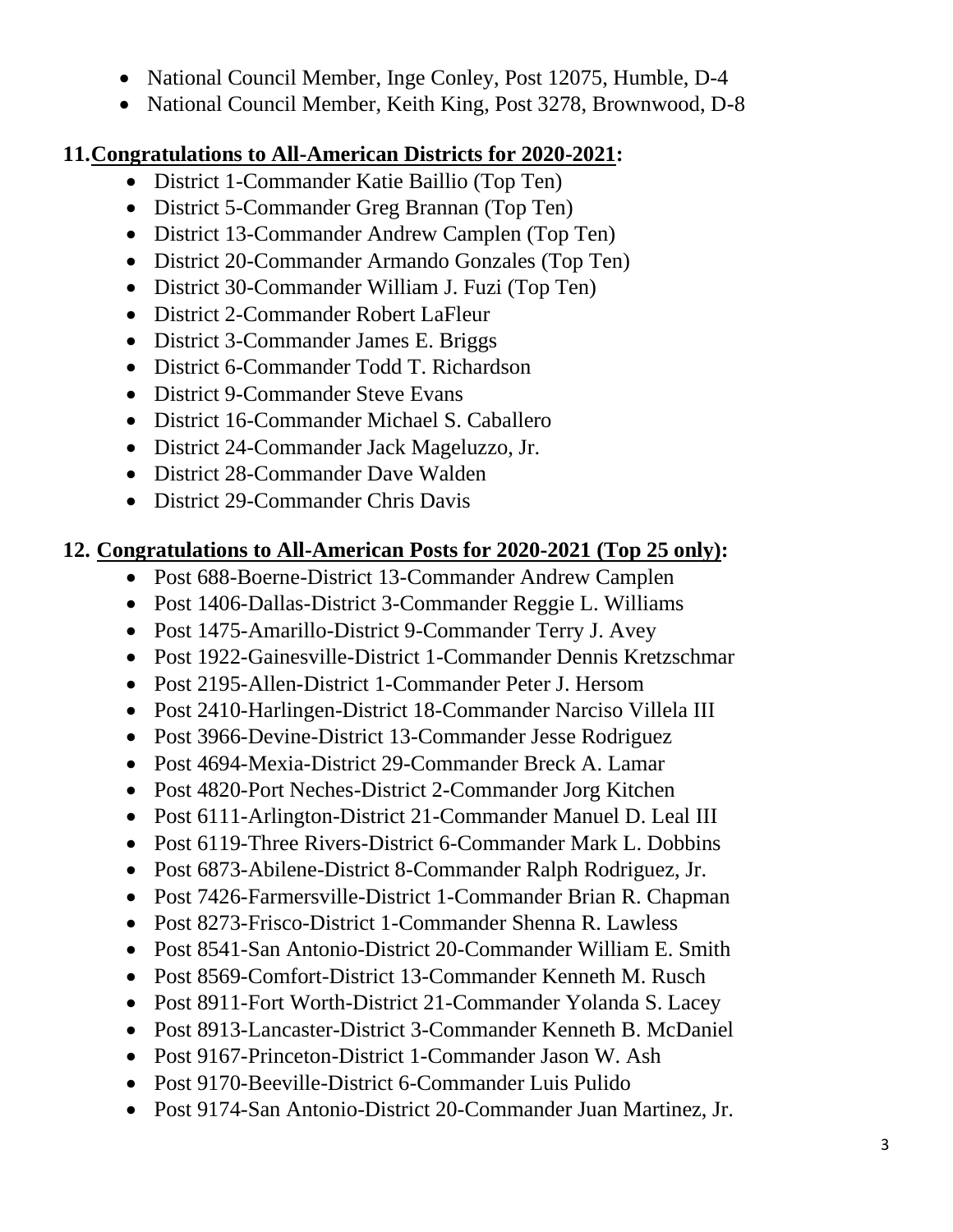- Post 10454-Grapevine-District 21-Commander Joseph W. Campbell
- Post 12041-Lytle-District 20-Commander Larry L. Sanders
- Post 12058-Kyle-District 5-Commander Clint D. Williams
- Post 12152-Cleburne-District 21-Commander Monica M. Donahoe
- Post 12160-Sinton-District 6-Commander Todd T. Richardson

## **13. Congratulations to All-State Districts for 2020-2021 (Top 4 in each Division):**

# **DIVISION ONE**

- District 1-Commander Katie Baillio
- District 21-Commander Duane Shepard
- District 20-Commander Armando Gonzales
- District 14-Commander Carlo S. Davis

# **DIVISION TWO**

- District 5-Commander Greg Brannan
- District 17-Commander John Velasquez
- District 28-Commander Dave Walden
- District 10-Commander Joe Vargas, Jr.

# **DIVISION THREE**

- District 6-Commander Todd T. Richardson
- District 16-Commander Michael S. Caballero
- District 3-Commander James E. Briggs
- District 8-Commander Melvin Harper

# **DIVISION FOUR**

- District 13-Commander Andrew Camplen
- District 9-Commander Steve Evans
- District 18-Commander Loren F. Pogue
- District 12-Commander Larry Levy

# **DIVISION FIVE**

- District 2-Commander Robert LaFleur
- District 30-Commander William J. Fuzi
- District 29-Commander Chris Davis
- District 24-Commander Jack Mageluzzo, Jr.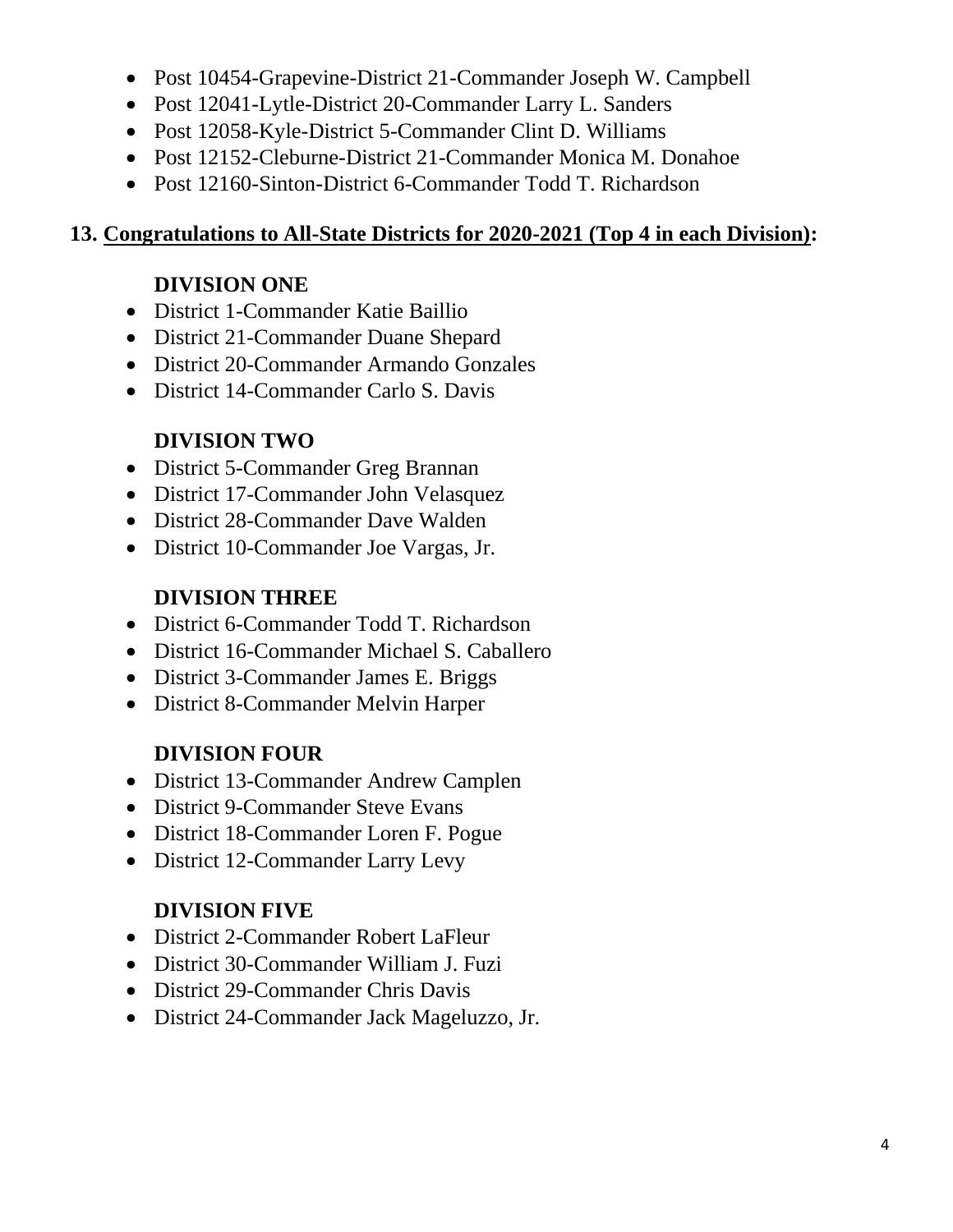#### **14. Congratulations to All-State Posts for 2020-2021 (Division Leaders):**

- Post 688-Boerne-District 13-Commander Andrew Camplen
- Post 1406-Dallas-District 3-Commander Reggie L. Williams
- Post 1475-Amarillo-District 9-Commander Terry J. Avey
- Post 1907-Normangee-District 17-Commander Wallace Dunkin
- Post 1922-Gainesville-District 1-Commander Dennis Kretzschmar
- Post 2150-McKinney-District 1-Commander Raymond Richardson
- Post 2195-Allen-District 1-Commander Peter J. Hersom
- Post 2410-Harlingen-District 18-Commander Narciso Villela III
- Post 2933-Dripping Springs-District 5-Commander Jerry Martin
- Post 4443-Austin-District 28-Commander Joseph Touchet
- Post 4820-Port Neches-District 2-Commander Jorg Kitchen
- Post 6111-Arlington-District 21-Commander Manuel D. Leal III
- Post 7426-Farmersville-District 1-Commander Brian R. Chapman
- Post 8273-Frisco-District 1-Commander Shenna R. Lawless
- Post 8539-Lampasas-District 14-Commander Daniel Swanson
- Post 8541-San Antonio-District 20-Commander William E. Smith
- Post 8569-Comfort-District 13-Commander Kenneth M. Rusch
- Post 8577-Copperas Cove-District 14-Commander Ronald Abrahamson
- Post 8790-Houston-District 4-Commander Michael Flanagan
- Post 9167-Princeton-District 1-Commander Jason W. Ash
- Post 9174-San Antonio-District 20-Commander Juan Martinez, Jr.
- Post 10454-Grapevine-District 21-Commander Joseph W. Campbell
- Post 10462-Houston-District 4-Commander Billy Wilkinson
- Post 12041-Lytle-District 20-Commander Larry L. Sanders
- Post 12058-Kyle-District 5-Commander Clint D. Williams
- Post 12152-Cleburne-District 21-Commander Monica M. Donahoe
- Post 12160-Sinton-District 6-Commander Todd T. Richardson
- Post 12171-San Antonio-District 20-Commander Lee Rivas
- **15. Veterans Day:** Post Commanders are urged to start planning a program for November 11, 2021, for the observance of Veterans Day (see Section 223 of the Manual of Procedure).
- **16. Section 901 of the National By-Laws, "Discipline of Members":** Members who have committed offenses recognized by the Veterans of Foreign Wars of the United States may be subject to Disciplinary Action. Members are reminded that acts of Sexual Harassment, Racial or Sexual Discrimination, and all other conduct prejudicial to good order and discipline or conduct determined to be unbecoming of a member will not be condoned. In general, harassment and discrimination consists of any form of verbal, non-verbal, or physical conduct that is sufficiently severe and/or pervasive enough to have the purpose or effect of creating an intimidating, hostile, or offensive environment or otherwise interfering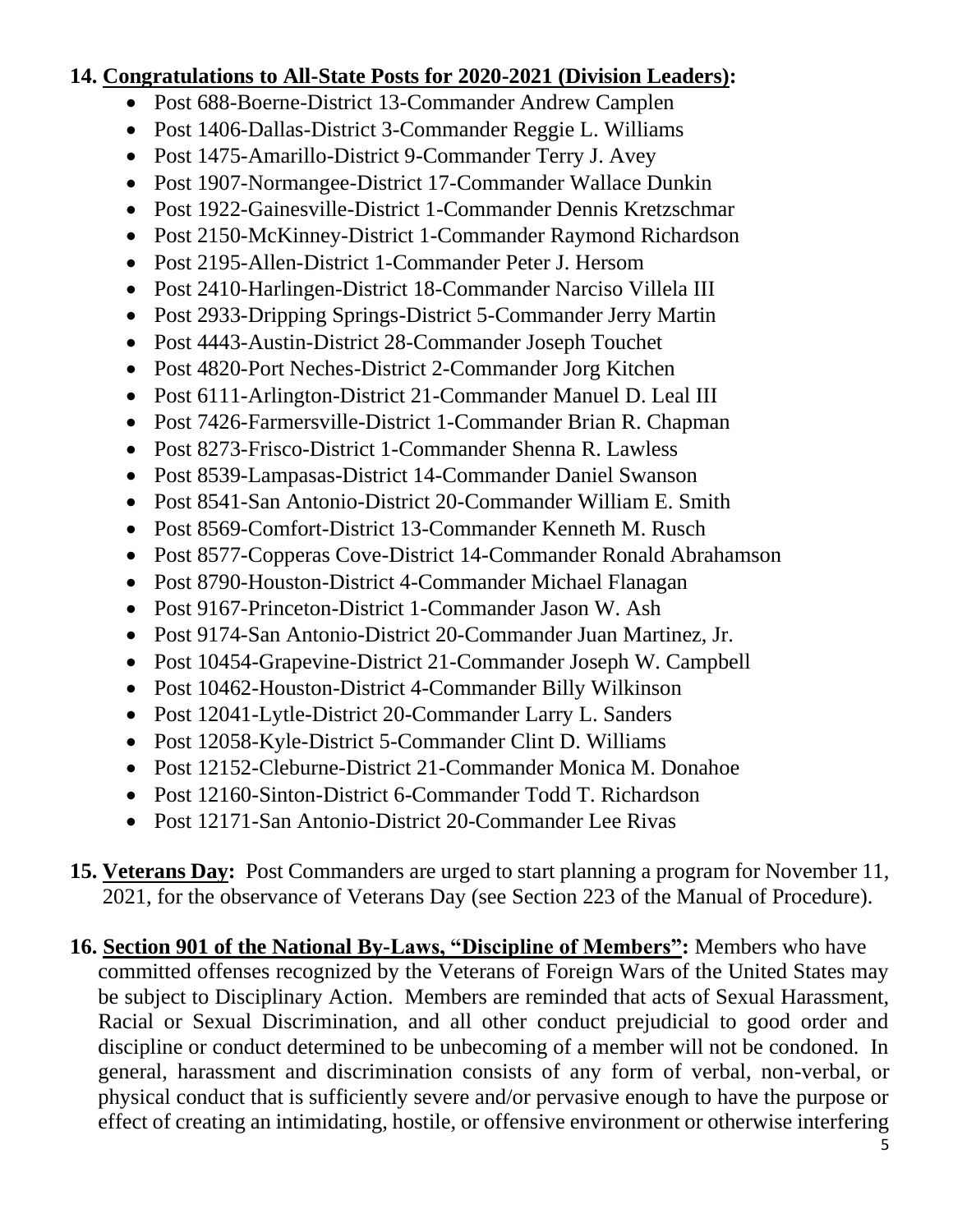with another's ability to participate in VFW events. All members will be treated with dignity and respect.

**17. Patriot Day, September 11, 2021:** The President of the United States is requested to issue each year a proclamation calling on the display of the flag of the United States to be flown at half-staff (sunrise to sunset) and to observe a moment of silence on Patriot Day in honor of the individuals who lost their lives as a result of the terrorist attacks against the United States that occurred on September 11, 2001.

### **18. Mandatory VPR's for 2021-2022:**

- November 11, 2021 (Veterans Day)
- May 1, 2022 (Loyalty Day)
- May 30, 2022 (Memorial Day)
- June 14, 2022 (Flag Day)
- **19. Post Audits**: The 1<sup>st</sup> Quarter Post Audit Report (for the 2021-2022 Administrative year) is due by October 31, 2021, on Trustee's Audit forms. The (original) signed copy should be mailed or emailed to Department of Texas VFW Headquarters.

Deadline dates for Post Audits for the remainder of the 2021-2022 Administrative Year:

- 2<sup>nd</sup> Quarter Post Audit Report due by January 31, 2022
- 3<sup>rd</sup> Quarter Post Audit Report due by April 30, 2022

### **20. Mid-Winter Conference 2022 January 19-23, 2022:**

Omni Corpus Christi Hotel 900 North Shoreline Blvd. Corpus Christi, Texas 78401

### **21**. **Annual Texas VFW State Convention 2022 June 15-19, 2022:**

Choctaw Conference Center Durant, Oklahoma

### **22. Dates to Remember - Department of Texas VFW HQs office will be closed:**

- September 6,  $2021 -$ Labor Day
- October  $11<sup>th</sup>$  Columbus Day
- November  $11<sup>th</sup>$  Veterans Day
- November  $25<sup>th</sup>$  &  $26<sup>th</sup>$  Thanksgiving Observance
- December  $23^{\text{rd}} \& 24^{\text{th}}$  Christmas Observance
- December 31<sup>st</sup> New Year's Eve Observance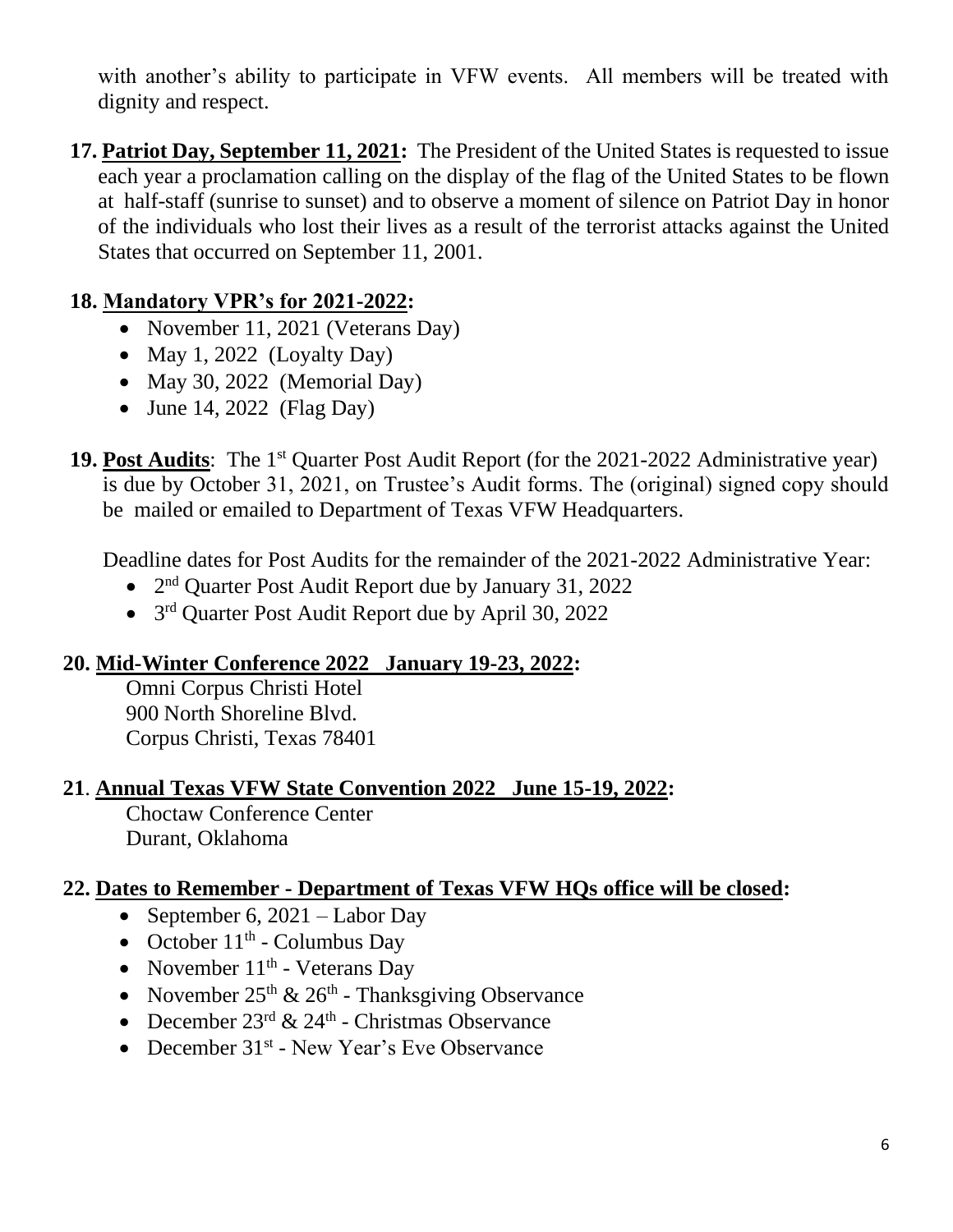- **23. District/Post By-Laws**: District and Posts are reminded to review your By-Laws. If it has been more than 5 years, you should revise them. Contact Wyonda Laurence, Department Secretary, and she can email you templates for the By-Laws. Email Wyonda for assistance: [wyonda@texasvfw.org](mailto:wyonda@texasvfw.org) or call her at 512-834-8535, extension 103.
- **24. Texas VFW Standard Operating (SOP) Procedures**: The SOP is available on the Department of Texas VFW website: [https://www.texasvfw.org/.](https://www.texasvfw.org/) Go to: Admin/SOP, Training Materials, Etc./Posts Books & Forms.
- **25. Theme for Voice of Democracy for 2021-2022: "America: Where Do We Go From Here?"** The Voice of Democracy is open to students in grades 9-12 who are enrolled in a public, private or parochial high school or home study programs in Texas. To qualify, all student entries must be submitted to a sponsoring local VFW Post by October 31, 2021. The official entry form can be found on the Department of Texas VFW website: [https://www.texasvfw.org/.](https://www.texasvfw.org/) Go to: Admin/SOP, Training Materials, Etc./Post Programs.
- **26. Theme for Patriot's Pen 2021-2022**: **"How Can I Be a Good American?"** The Patriot's Pen competition is open to  $6<sup>th</sup>$ ,  $7<sup>th</sup>$  and  $8<sup>th</sup>$  grade students enrolled in public, private or parochial schools or home study programs in Texas. To qualify, all student entries must be submitted to a sponsoring local VFW Post by October 31, 2021. The official entry form can be found on the Department of Texas VFW website: [https://www.texasvfw.org/.](https://www.texasvfw.org/) Go to: Admin/SOP, Training Materials, Etc./Post Programs.
- **27. Teacher of the Year 2021-2022**: Based on the nominees submitted, Posts will recognize one outstanding teacher in grades K-5, 6-8 and 9-12. Nominations can be submitted by fellow teachers, supervisors, or other interested individuals. To qualify, all teacher entries must be submitted to a sponsoring local VFW Post by October 31, 2021. The official entry form can be found on the Department of Texas VFW website: [https://www.texasvfw.org/.](https://www.texasvfw.org/) Go to: Admin/SOP, Training Materials, Etc./Post Programs.

Requirements for Teacher of the Year entries:

- Completed Teacher VFW entry form
- Nomination Letter (up to 350 words)
- Teacher Resume (one page; can be both sides of one page)
- Supporting Documentation (up to 5 pages; can be both sides of one page)
- Photo (good quality head and shoulders photo)

# **28. Reminder of due dates for Voice of Democracy, Patriot's Pen and Teacher entries**:

- From Students & Teachers to local VFW Posts  $\rightarrow$  deadline is October 31, 2021
- VFW Post winners to Districts  $\rightarrow$  deadline is November 15, 2021
- District winners to Department of Texas  $HOs \rightarrow$  deadline is December 1, 2021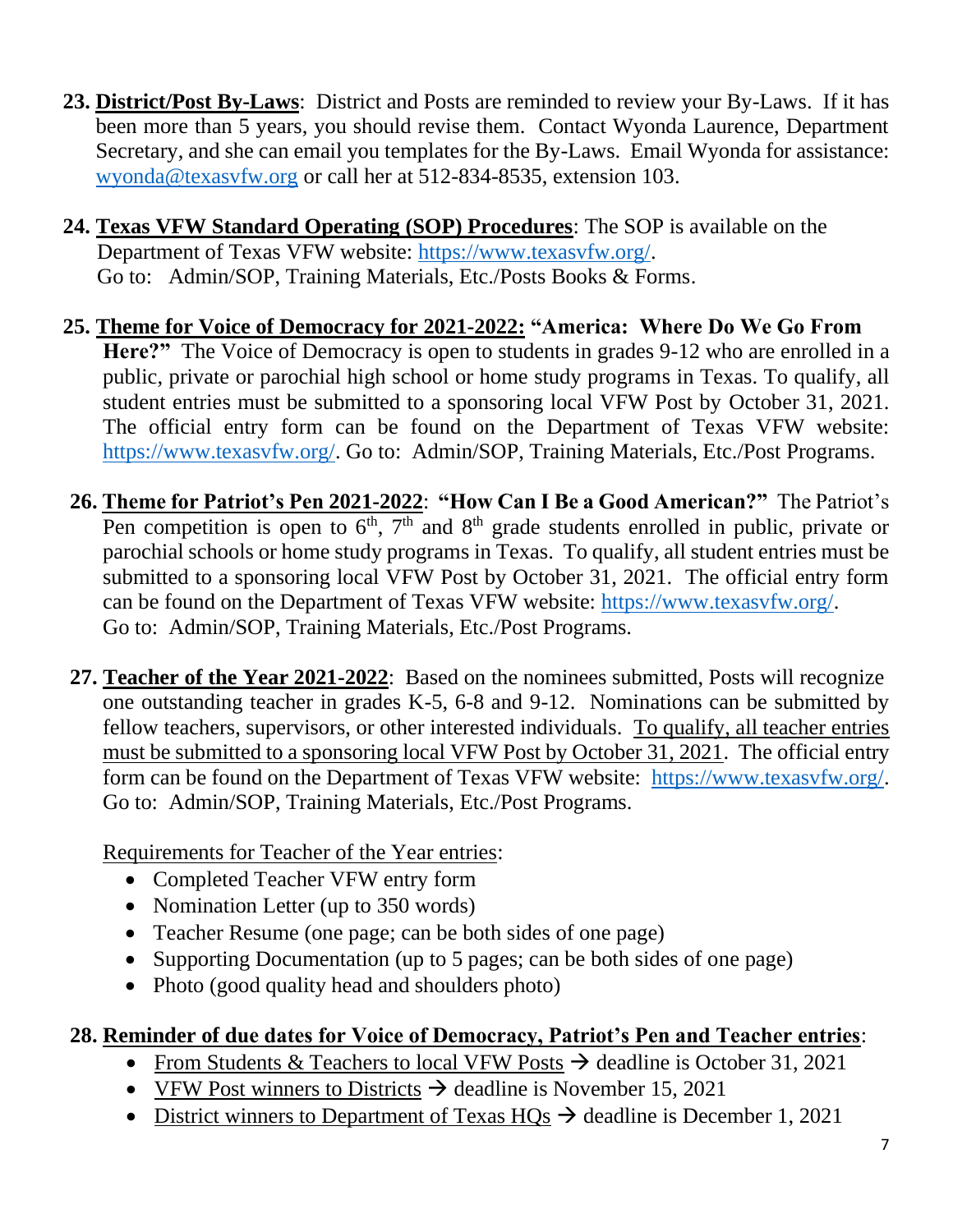- **29. John Jowers, Data Management Specialist, Department HQs:** John Jowers is the Department Headquarters staff member to contact for the following items noted below. You can reach him by phone at 512-834-8535 (extension 106) or by email: [john@texasvfw.org.](mailto:john@texasvfw.org)
	- Action Date Reports
	- Post and District Audit Reports
	- Buddy Poppy Orders
	- Community Service Reports
	- Insurance for VFW Posts
	- Post Inspection Reports
	- Quartermaster Bonds
	- Status Sheet Issues (Posts and Districts)
	- VPR's (Veteran Project Reports)

**30. Launch of new Texas VFW E-news :** We are excited to launch our new Texas VFW E-news that has features that print magazines do not. What are those features?

- We can link your photos to your website or social media page thus helping the Post advertise its programs.
- We can link and embed video into stories.
- We can link advertisers to their websites so you can check them out on the spot.
- The Table of Contents is linked so you can go right to the page or story without having to flip through the magazine.
- We can link event photos and videos on our website so you can see all the photos and not just the ones we use.
- We can link candidate advertisements directly with their email account so you can email them directly.
- We can link online information with stories and historical events.
- We can show video that automatically starts playing when you turn the page.
- We can link directly to government services websites.
- We can link email addresses to all employees including our service officers.
- You can now email all your friends and relatives especially when you or your Post is in the news.

To view the Summer 2021 Texas VFW E-news issue go to: <https://issuu.com/texasvfw>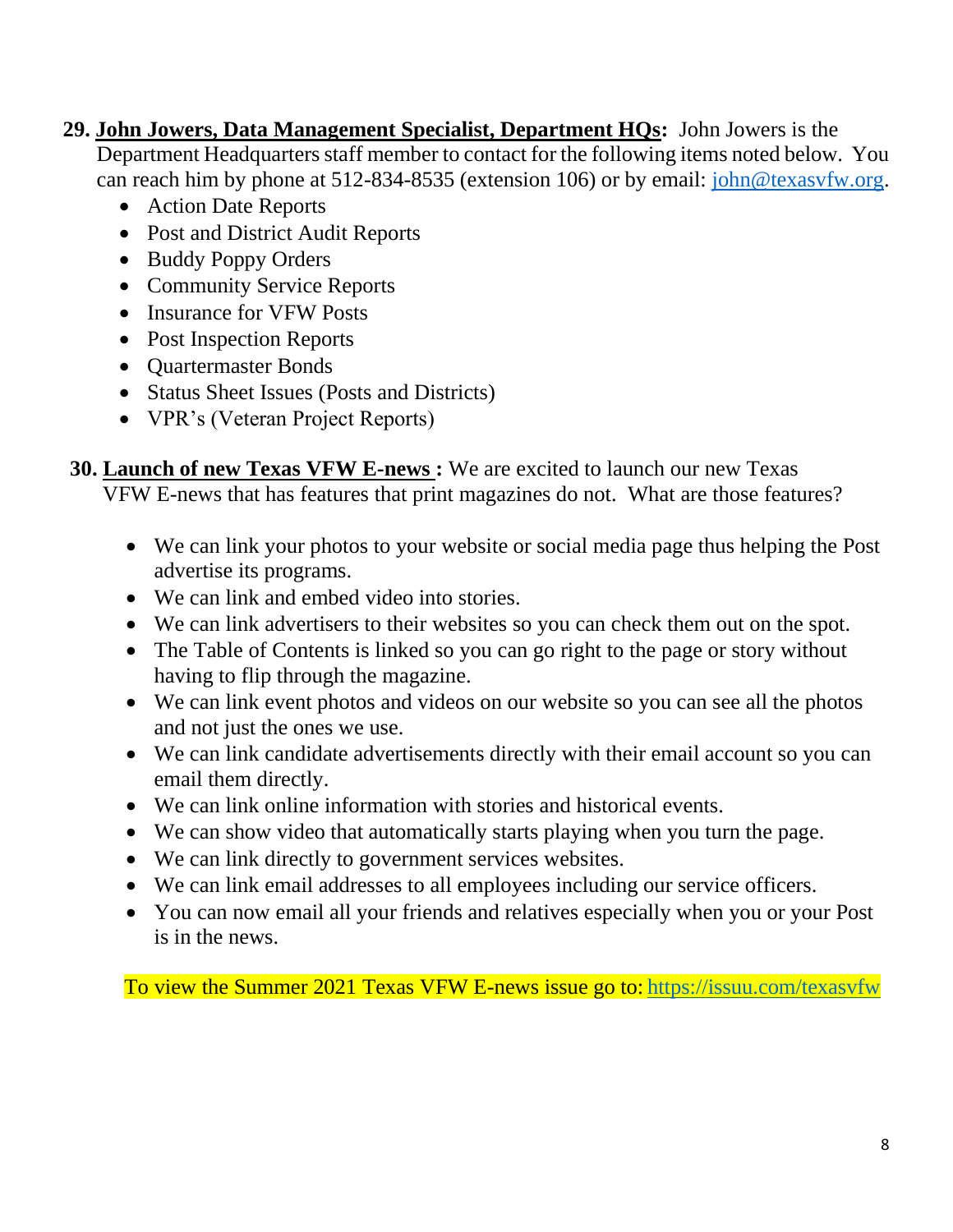### **31. In memory of the deaths of 13 service members who were supporting Operation Freedom's Sentinel who died on August 26, 2021, as the result of an enemy attack while supporting non-combatant evacuation operations in Kabul, Afghanistan:**

- Marine Corps Staff Sgt. Darin T. Hoover, 31, of Salt Lake City, Utah
- Marine Corps Sgt. Johanny Rosario Pichardo, 25, of Lawrence, Massachusetts
- Marine Corps Sgt. Nicole L. Gee, 23, of Sacramento, California
- Marine Corps Cpl. Hunter Lopez, 22, of Indio, California
- Marine Corps Cpl. Daegan W. Page, 23, of Omaha, Nebraska
- Marine Corps Cpl. Humberto A. Sanchez, 22, of Logansport, Indiana
- Marine Corps Lance Cpl. David L. Espinoza, 20, of Rio Bravo, Texas
- Marine Corps Lance Cpl. Jared M. Schmitz, 20, of St. Charles, Missouri
- Marine Corps Lance Cpl. Rylee J. McCollum, 20, of Jackson, Wyoming
- Marine Corps Lance Cpl. Dylan R. Merola, 20, of Rancho Cucamonga, California
- Marine Corps Lance Cpl. Kareem M. Nikoui, 20, of Norco, California
- Army Staff Sgt. Ryan C. Knauss, 23, of Corryton, Tennessee
- Navy Corpsman Maxton W. Soviak, 22, of Berlin Heights, Ohio
- **32. Closing Comments:** We will continue to work on "War for Membership." It is our biggest hope for our future. If we truly believe that "No One Does More for Veterans" (and I do) we must have members. Contact Eddie Terry, State Membership Chairman, for assistance via email: [eddie.l.terry@gmail.com.](mailto:eddie.l.terry@gmail.com)

Comrades, the Department website contains an incredible amount of information designed to make everyone's job more helpful. Many years have been devoted to creating this site so please utilize it!

Congratulations to Dan West, our past State Adjutant/Quartermaster, who has accepted a position at National Headquarters in Kansas City, Missouri, as National Assistant Adjutant General. We are very proud of Dan and wish him well with this prestigious opportunity of a lifetime. I have assigned Lupita Perez, State Chief of Staff, to be State Adjutant/Pro Tem Quartermaster after Dan's departure on August 31, 2021.

Let us remember that the measure of a leader is not the number of followers he/she has but the number of people they serve. It's amazing what can be done when no one cares who gets the credit.